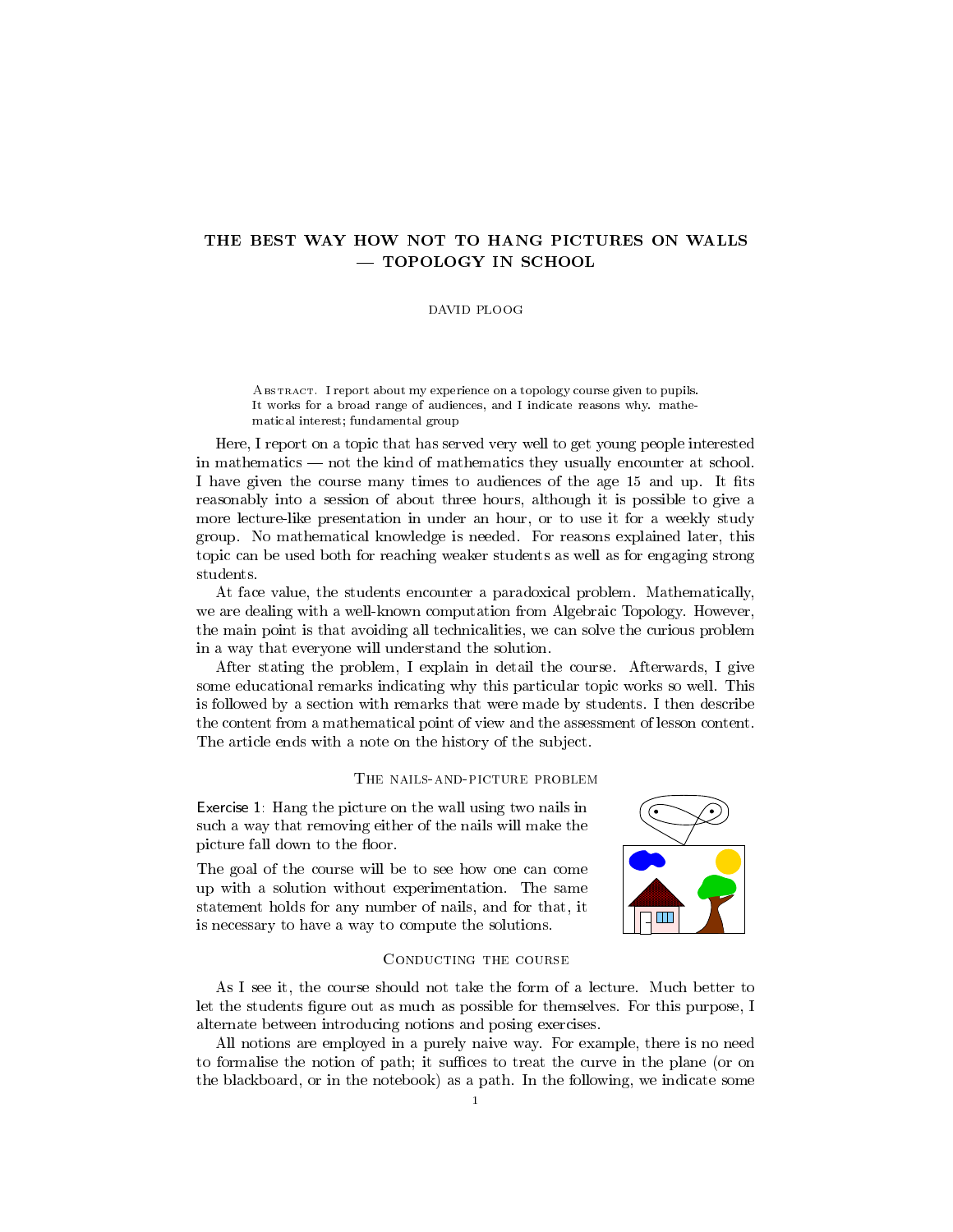### 2 DAVID PLOOG

pictures that help students get the idea. Many more pictures can be used. Incidentally, it is more instructive to perform the drawing of a path on some kind of board than to have sheets or slides.

Abstraction. The string of the nail-and-picture problem is a loop. We will define a number of standard notions in very informal way: only via pictures! It is customary to label paths and loops with small Greek letters like  $\alpha, \beta, \gamma$ .

A good way to start is by drawing some paths. It is important to point out that a path has a start point and an end point and hence a direction. A path can cross itself, best shown in a drawing. After this, introduce a loop as a path which ends at the starting point. The direction still matters.



The string of the picture-and-nails problem is flexible; we cater for this by saying that two paths (with the same endpoints and direction) are homotopic if one can be moved into the other in a continuous manner, while fixing the end points. In other words, twisting, bending and stretching are allowed but cutting is not!



We write  $\alpha \sim \beta$  if paths  $\alpha$  and  $\beta$  are homotopic.

*Operations on paths.* The *concatenation* of a path  $\alpha$  from P to Q with a path  $\beta$ from Q to R leads to a path  $\gamma = \alpha * \beta$  from P to R:



And the *inverse* of  $\alpha$  is just  $\alpha^{-1}$  from Q to P, travelling backwards:



Exercise 2: Show, by drawing the homotopy:  $\alpha * \beta \sim$  $\gamma$ . This takes place in the plane with two holes. The exercise is fundamental for understanding the solution to the original problem.

Exercise 3: Show that  $\alpha * \alpha^{-1}$  is homotopic to the constant loop, i.e. the idle path which is not moving at all.

For this exercise and the one above, the crucial insight is that while starting and end points are fixed, no other point of a loop is. The concatenations of the exercises can therefore be modified so as to not touch the starting point midway.



 $Q_{-}$ 

−1

The concatenation  $\alpha * \beta$  is homotopic to  $\gamma$ 

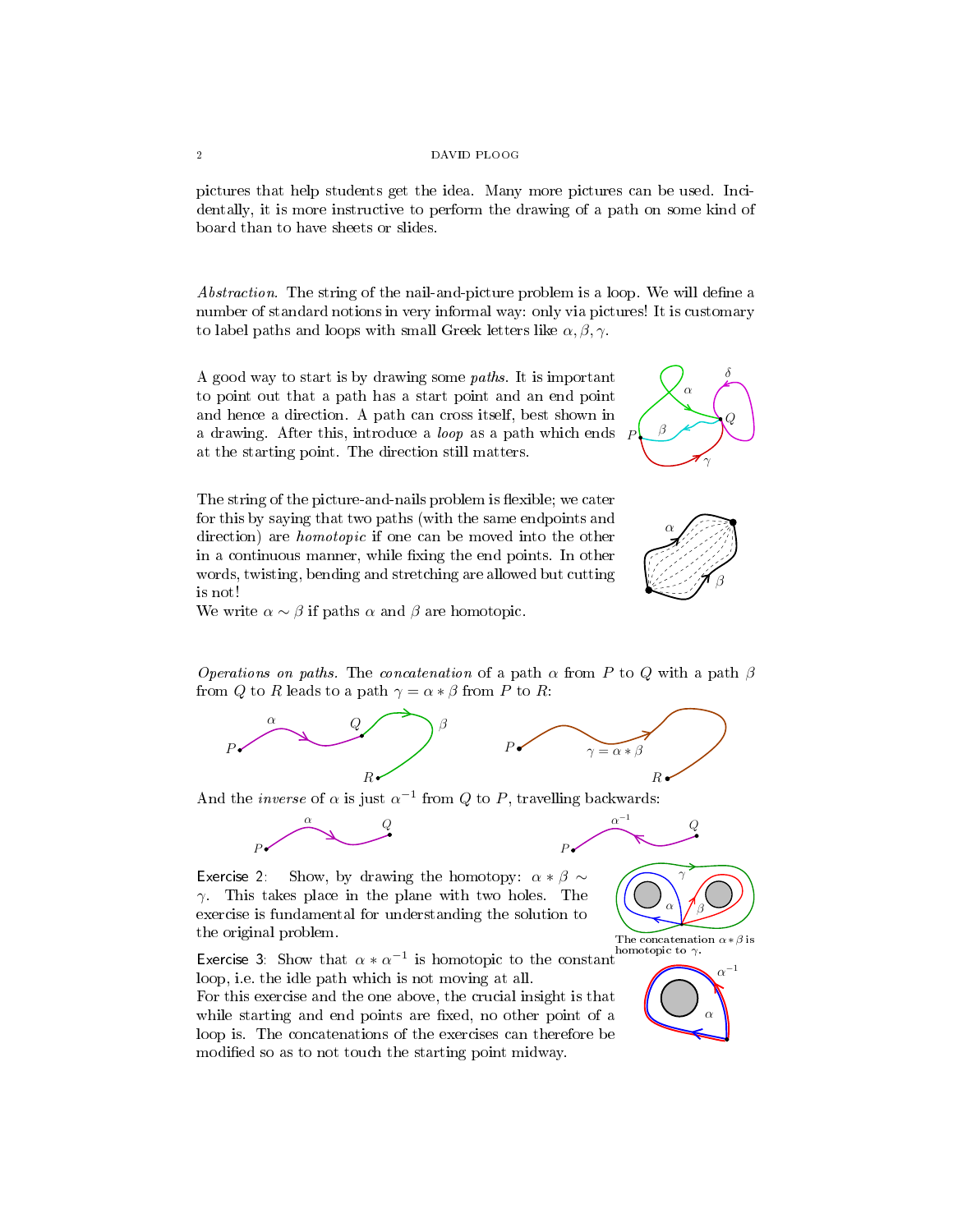Fundamental groups. In the following, we will need some notation for the plane with holes:  $X_0$  is the whole plane,  $X_1$  the plane with one hole punched out,  $X_2$  the plane with two holes etc. It is a fact that the position of the holes does not matter and neither does the size (they could be shrunk to points); this circumstance can be tacitly ignored unless questions come up.

For any subset  $X$  of the plane together with some point  $P$  in  $X$ , we want to look at all loops starting at P. Having the string of the original picture-and-nails problem in mind, we don't want to distinguish two such loops if they're homotopic. The collection of all loops up to deformation gets a curious symbol:

 $\pi_1(X, P)$  is the set of all loops in X starting at P, where homotopic loops are  $identified.$ 

To reiterate, we treat homotopic loops as the same element of  $\pi_1(X, P)$ . I always mention in passing that it is called the 'fundamental group' of  $X$  (and  $P$ ) but there is no need to dwell on the group structure  $-$  unless students are already familiar with groups, then it provides an interesting example. The symbol  $\pi_1$  will look strange to many students, so one can just say that the Greek letter  $\pi$  is used in honor of the great French mathematician Henri Poincaré who invented this tool in 1895. The subscript 1 is a more recent invention by Hurewicz in 1935, who defined a whole list of 'homotopy groups' of which  $\pi_1(X, P)$  is the first.

Example: For the entire plane  $X_0$  (no holes), any loop, no matter how complicated, can be deformed into the loop that does not move at all, the `constant loop'. Another way of saying this: in the absence of holes, any two loops can be deformed into each other. So the fundamental group  $\pi_1(X_0, P)$  has only one element.

Exercise 4: How many loops are there in  $X_1$ , up to homo-<br>constant loop. topy?

Phrased in this way, many students can see the need of iterated loops and orientation reverse by themselves. In the end, everyone should see  $\pi_1(X_1)$  =  $\{\ldots, \alpha^{-2}, \alpha^{-1}, \alpha^0, \alpha^1, \alpha^2, \ldots\}$  where  $\alpha^2 = \alpha * \alpha$  etc. In other words, for every integer there is exactly one loop in  $X_1$  up to homotopy, the number saying how often to run around the hole and in which direction.



A homotopy deforming the outer loop into the



Exercise 5: Considering the loops  $\alpha$  and  $\beta$  of Exercise 2 in the doubly pointed plane  $X_2$ , convince yourself that  $\alpha * \beta$  is not homotopic to  $\beta * \alpha$ . (There is no graphical proof of such a statement, but it is still easy to see in the pictures.)

We finally turn to loops in  $X_2$  – getting close to the solution. There are the two base loops  $\alpha$  and  $\beta$ . We also have the various powers  $\alpha^2,\,\beta^{-3}$  etc. Furthermore, these can be combined:  $\alpha\beta$ ,  $\alpha\beta^{-2}\alpha$  etc. (It is sloppy, but customary, to drop the ∗ symbols.) As it happens, we get all loops in  $X_2$  up to homotopy in this way:



Loops in  $X_2$  up to homotopy are given by words in the two letters  $\alpha$  and  $\beta$ .

Phrased in a different manner,  $\pi_1(X_2, P)$  consists of all finite expressions (the 'words')  $\alpha^{i_1}\beta^{j_1}\alpha^{i_2}\beta^{j_2}\cdots \alpha^{i_r}\beta^{j_r}$  of any length  $r\geq 0$  with integers  $i_1, j_1, \ldots, i_r, j_r$ .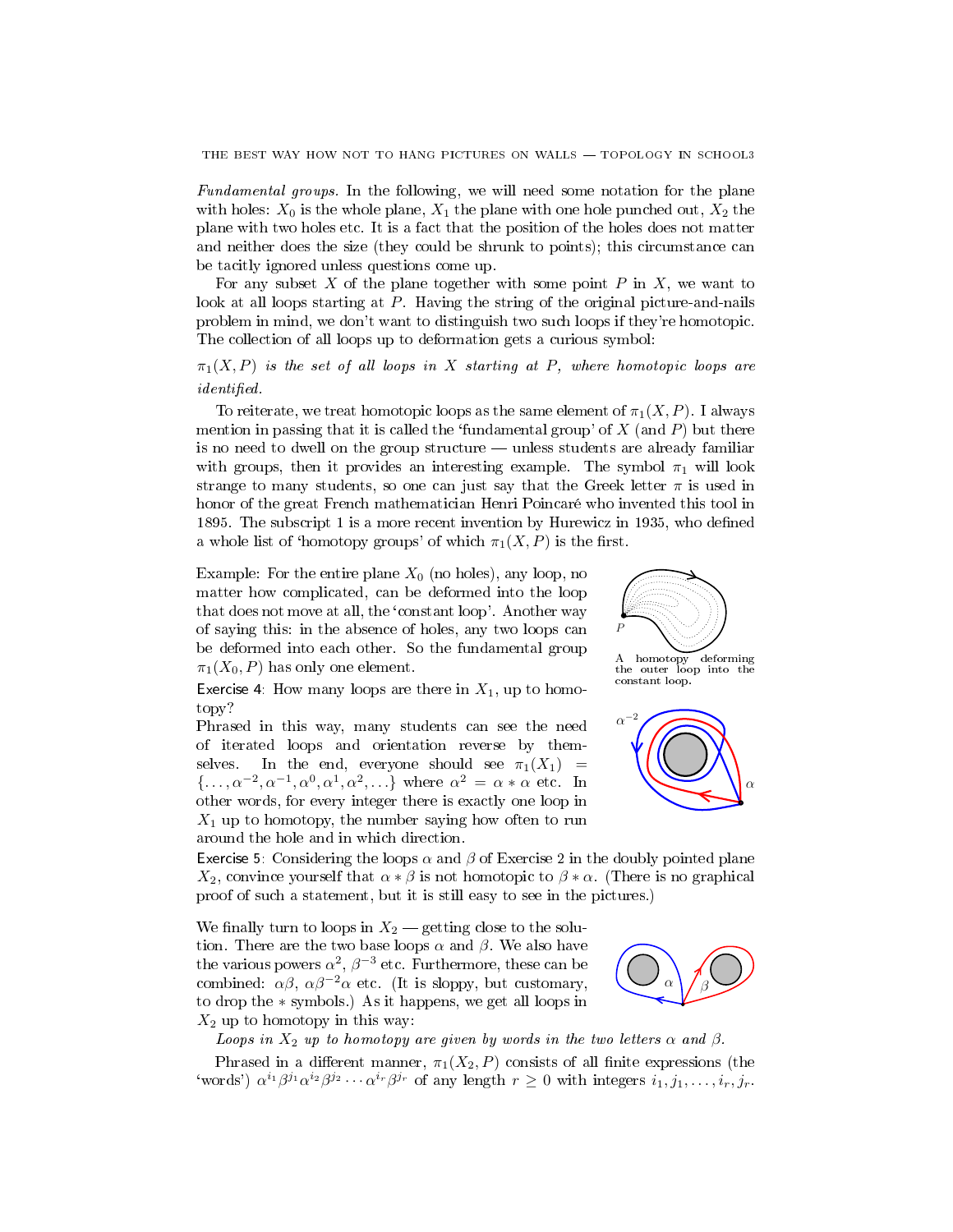It is clear that all those words give rise to loops in  $X_2$ . The above assertion is twofold: there are no loops we're missing, and there are no relations among them. The former is easy to believe and the latter is hinted at by Exercise 5.

The statement about  $\pi_1(X_2, P)$  follows from the famous theorem of Seifert and van Kampen  $[Ha, §1.2]$ . In any case, for our phenomological investigation this is not relevant but I like to indicate that some effort is needed to actually prove something.

The solution to the initial exercise and generalisations. Now we think about the string of the original problem as a loop in the doubly pointed plane (the nails stick out), so as a word in the letters  $\alpha$  and  $\beta$ . What does it mean to pull out a nail? Obviously, this allows for more freedom of the string. In particular, a loop only running around that nail simply disappears  $-$  it can now be contracted to the constant loop.

Thus, ignoring the left-hand hole (nail) causes all  $\alpha$  letters in the word to vanish, leaving a word in only  $\beta$ , i.e. a single power of  $\beta$ . Vice versa getting rid of the other nail kills all letters  $\beta$ .

What we are then looking for is a word made up from powers of  $\alpha$  and  $\beta$  which is not empty (e.g.  $\alpha \alpha^{-1} \beta \beta^{-1}$  will not do; each letter and its inverse cancel each other right away) and has the following property: the word collapses into nothing when  $\alpha$  is canceled, and likewise when  $\beta$  is removed.

Exercise 6: Find such a word. Draw the corresponding loop and see that, after a deformation as in Exercise 2 we get the desired solution.

The first part of this exercise, i.e. finding a word, can be solved without recourse to paths and homotopy. That is why it should be posed as explicitly as possible this exercise is an opportunity for lost students to jump back into action, even if they missed something before.

Having invested all this work, we immediately pluck some low-hanging fruit:

Exercise 7: Find a word that works for three nails. The picture of the three base loops will help. It is not necessary to repeat the whole process done for two nails.



Exercise 8: Find a solution for  $k > 2$  nails. (Introducing  $[\alpha, \beta] = \alpha \beta \alpha^{-1} \beta^{-1}$  will help. Doing this, the typical solution will be  $\left[\cdots\left[\left[\alpha_1,\alpha_2\right],\alpha_3\right]\cdots,\alpha_k\right]$ .

Some combinatorics. If there is time left, one can have a look at word lengths.

Exercise 9: What is the length of the word  $w_k := [\cdots [[\alpha_1, \alpha_2], \alpha_3] \cdots, \alpha_k]$ ? (There is the obvious recursion  $w_{k+1} = 2w_k + 2$  which can be turned into the closed formula  $w_k = 3 \cdot 2^{k-1} - 2.$ 

Exercise 10: Does  $w_k$  give the shortest solution? (Hint: 4 nails.) (No, take for example this word for  $k = 4$  of length 16:  $\left[\alpha, \beta\right] [\gamma, \delta][\beta, \alpha][\delta, \gamma]$ . It is shorter than  $w_4$  which has length 22.)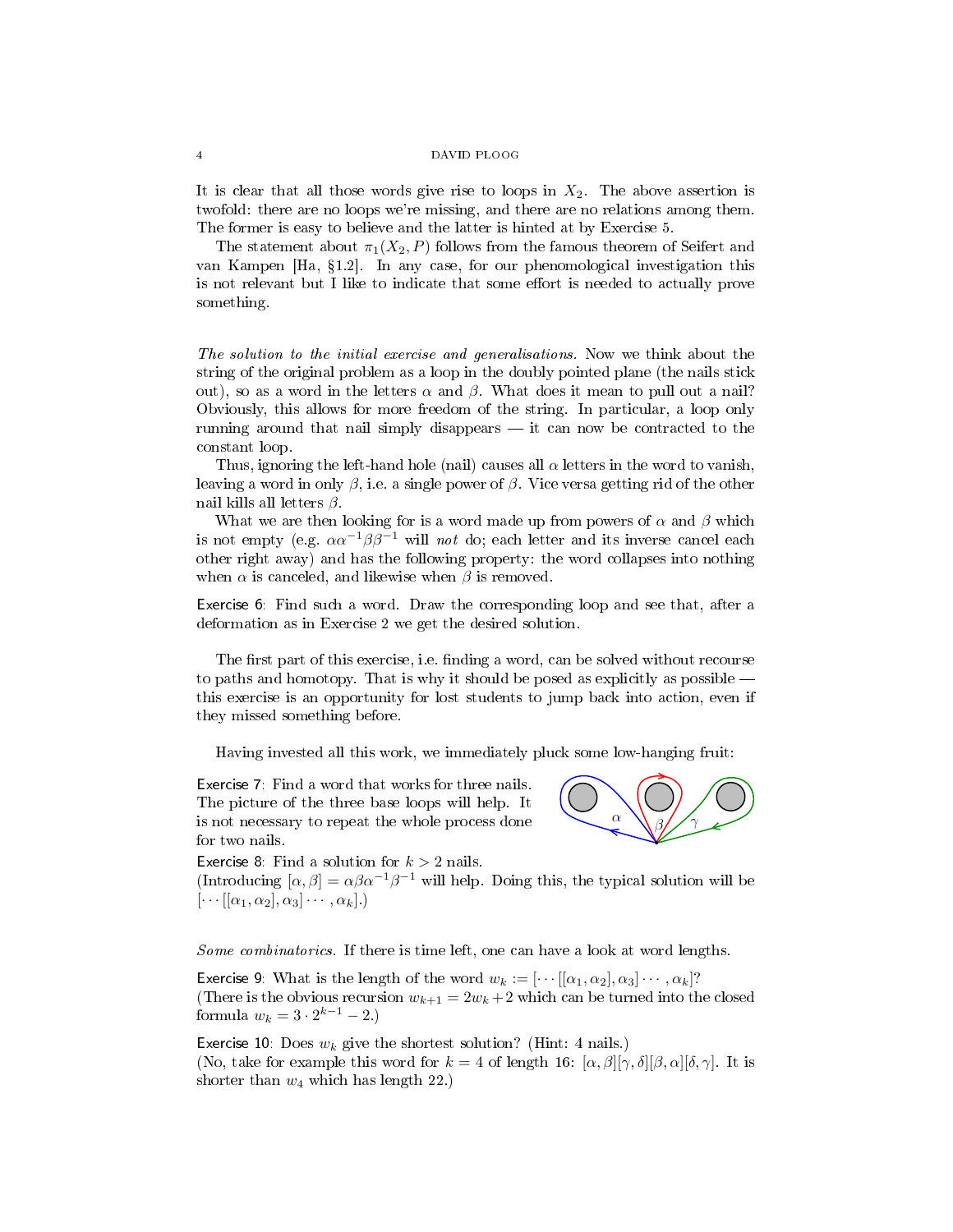Finding the shortest solutions for all  $k$  is tricky. It is a simple observation that one can restrict to exponents  $+1$  and  $-1$ . A deeper insight is that we can obtain solutions for k nails by *splitting*  $k = k_1 + k_2$ : If  $W_1$  is a solution word of length  $l_1$  for  $k_1$  nails and  $W_2$  is a solution word of length  $l_2$  for  $k_2$  nails, then  $[W_1, W_2] = W_1 W_2 W_1^{-1} W_2^{-1}$  will solve for  $k_1 + k_2$  nails and is of length  $2(l_1 + l_2)$ . (The above word of length 16 is an example where  $k_1 = k_2 = 2$  and  $l_1 = l_2 = 4$ .)

Examples:

- $k = 5$ : The word  $w_5$  from Exercise 9 has length 46. Splitting  $4 = 2 + 3$ , we get a solution of shorter length  $2(4+10) = 28$ .
- $k = 6$ : Here we a choice of splitting, since  $6 = 3 + 3 = 2 + 4$ . However, the two solutions have the same length  $2(4 + 16) = 2(10 + 10) = 40$ .
- $k = 7$ : In this case, the splitting  $7 = 2 + 5$  gives a solution of length  $2(4+28) = 64$ whereas the splitting  $7 = 3 + 4$  yields length  $2(10 + 16) = 52$ .

It is easy and fun to tabulate the numbers obtained in these ways:

| $k$ nails                                                      |  |  |  | 2 3 4 5 6 7 8 9 10 |                                    | $-11$ | -12 |
|----------------------------------------------------------------|--|--|--|--------------------|------------------------------------|-------|-----|
| $3 \cdot 2^{k-1} - 2$ 4 10 22 46 94 190 382 766 1534 3070 6142 |  |  |  |                    |                                    |       |     |
| splitting                                                      |  |  |  |                    | 4 10 16 28 40 52 64 88 112 136 160 |       |     |

# Educational remarks

In this section, I collect some observations regarding the instructional component. The course introduced here has certain desirable properties. Thinking about those in terms of the psychological and educational sciences allows to understand better why this concept works so well, and makes it easier to improve the presentation for this, and other, topics.

On a personal note, I have conducted a number of extra-curricular presentations, with various mathematical topics. Most of them suffer from the fact that the main problem appeals to strong students but fails to motivate weaker ones. In other words, these topics are well-suited only for an adequate audience, e.g. study groups where interested schoolchildren voluntarily take part. By contrast, the pictureand-nails course is one of few topics that manage to captivate all kinds of students equally well. The following sections elucidate that effect from different perspectives.

Interest. While the original problem is absurd, it is funny and defies intuition. This immediately catches the students' attention, which is particularly useful for schoolchildren unmotivated by their mathematics class.

From practice I can confirm that most of the students were able to solve Exercises 2 to 8 of the course. Hence they experience competence in a new area. This is one of the basic needs of the self-determination theory of motivation by Deci and Ryan [DR].

It may be premature to talk about development of stable actual interest, in the sense of Krapp  $[K]$ , but a *first development of actual interest* is certainly involved  $-\theta$ this is Krapp's 'catch component'.

Scaffolding. In this section I assume that circumstances allow the lecturer to talk to students individually or in pairs. This means enough time and not too many students.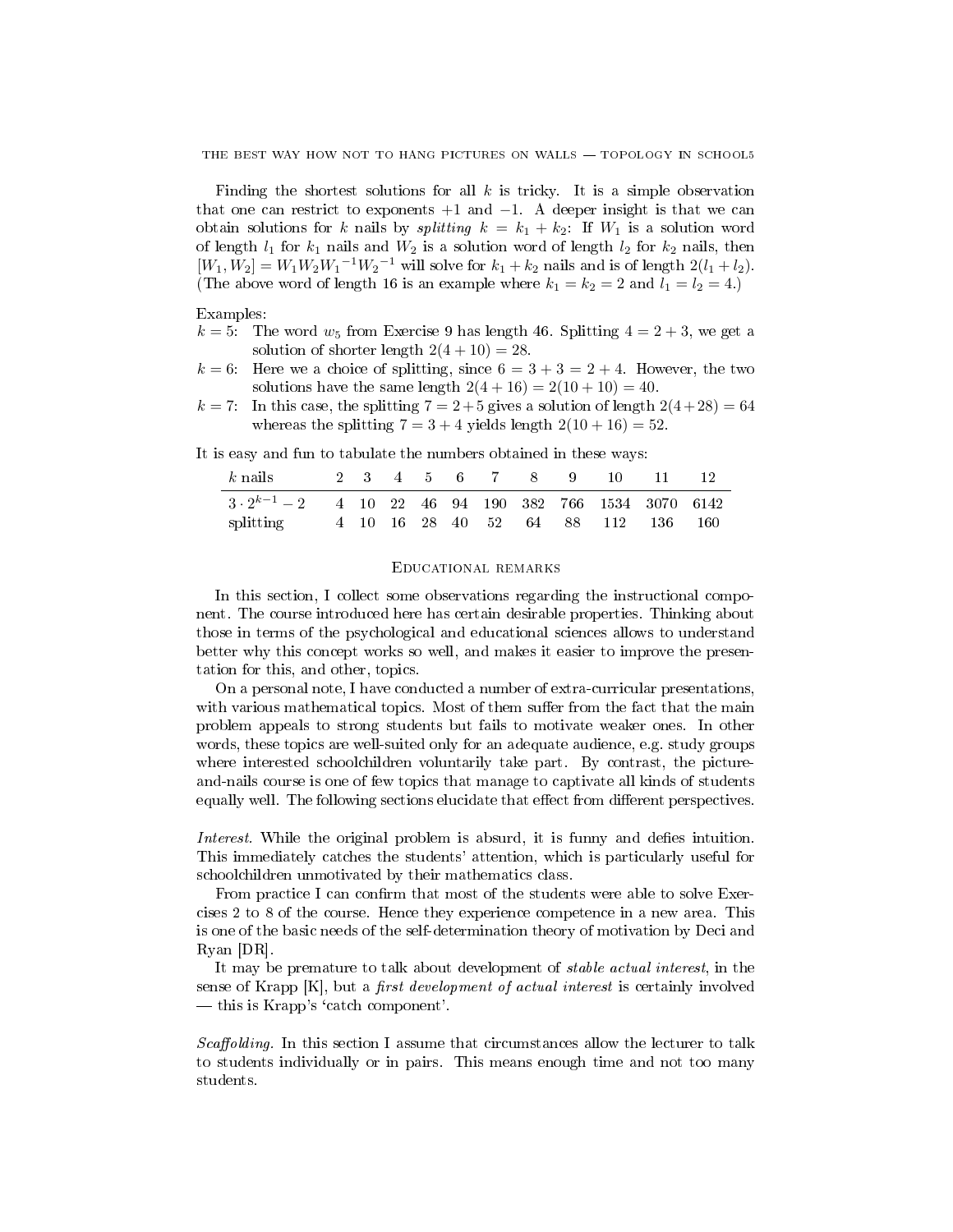#### 6 DAVID PLOOG

Given this, the approach for this course is closely related to *Scaffolding* and Vygotsky's zones of proximal development [V]. Constructivism assumes that learners construct knowledge out of previous knowledge and experience. In practice, this is achieved by either self-exploration or providing stimulus appropriate to each learner's current state of knowledge.

For the topic treated here, students are not expected to solve the initial problem (Exercise 1). While in fact a few actually might do, even those will not be able to master the more general problem of an arbitrary number of nails. More importantly, one can assume that students have no prior knowledge at all, so they all start on the same level.

The approach of alternating between presenting notions and posing exercises allows the lecturer to give just those impulses which are needed to enable students solving the exercises on their own. Ideally, this can be done talking to students one on one, addressing their specific cognitive situation.

Why the course is suited for mixed audiences. Generally speaking, mathematical education as known to pupils rarely focuses on problem solving competence. Even if it does, weaker students are often disadvantaged beyond their lack of competence: once they fail to understand one part of the explanation, they tend to miss the subsequent reasoning as well.

For the course examined here, a significant difference emerges: Naturally, it can happen that students get lost. For example, the introduction of the fundamental group is a potential stumbling block. Nevertheless, those students can jump in again for Exercise 6. Although they won't be able to explain why this particular word is sought after (hence missed a Vygotsky zone they might have achieved), this part of Exercise 6 can be solved ad hoc. If they also understood (not necessarily solved themselves) Exercise  $2 -$  as almost all students do  $-$ , then they can put together the two pieces in order to come up with their own solution of the original picture-and-nails problem. Despite missing part of the course, this will leave them with a feeling of success, rather than failure!

## Comments and student feedback

The first hurdle is to convince the students that this is a genuine problem, not a hoax. This is best done by simply drawing some loops on the board and telling them that a solution looks like this, only a little more complicated.

Is it alright if students come up with the solution to the picture-and-nails problem right away. There is always disbelief about having solutions for thousand nails.

Students may get lost when the fundamental group is introduced. However, they can take part in solving the word problem. For this, it is necessary to make that problem as explicit as possible.

Sometimes, students pose interesting questions: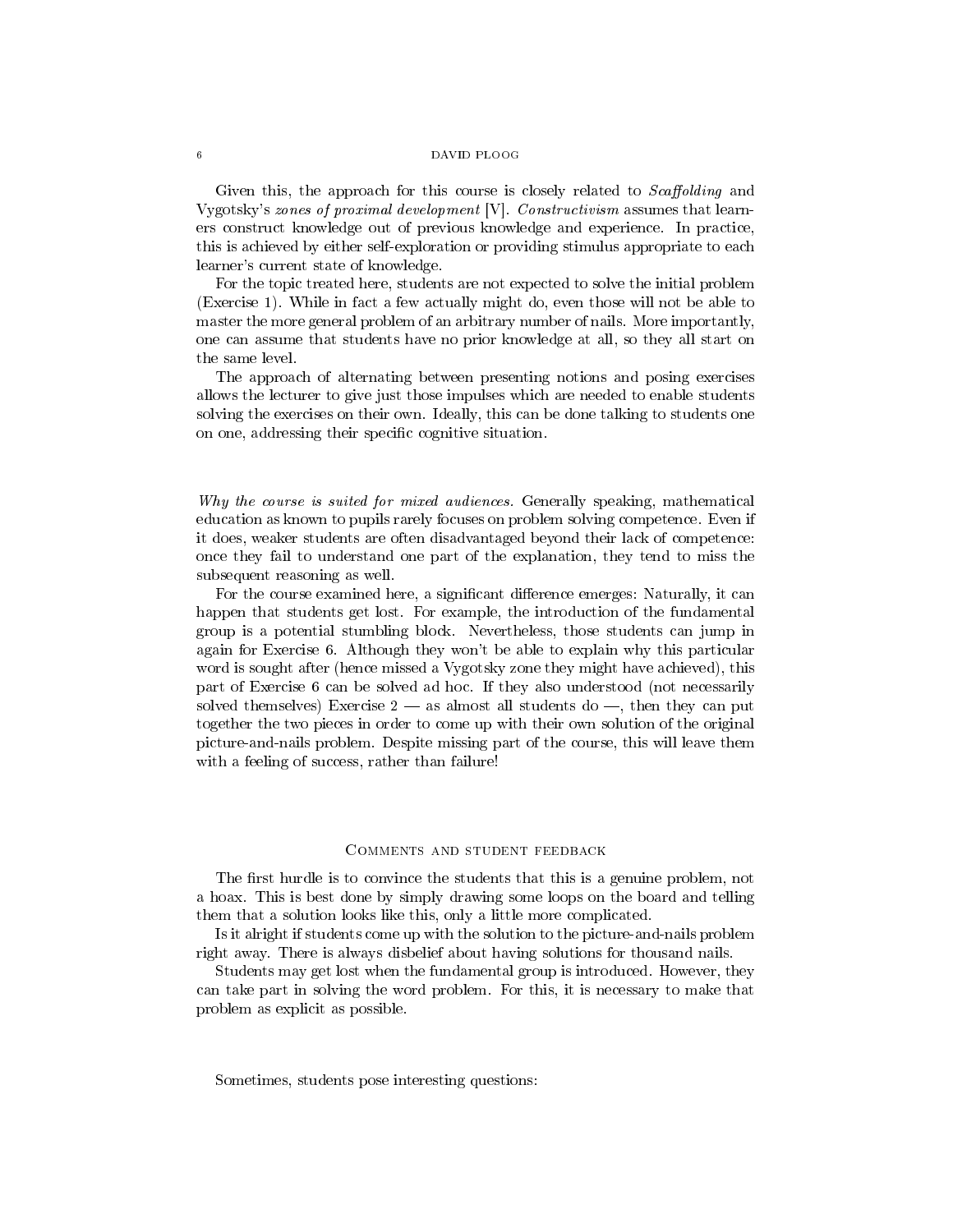Knots. Our modeling of the original problem projects three-dimensional twine onto a two-dimensional image. In other words, the crossing information (which part of the twine goes above or below the other) is lost. Once, a student pointed this out to me. It does not affect our solution, however: since the loop is supposed to come from a physical string, the crossings will all match up.

As an example, the red string shows an ordinary way of winding the string around the nails. By contrast, the green string does not arise without artificially introducing a knot. In particular, removing the right-hand nail will *not* cause the picture to fall down!



Combinatorics. It was (another) student who asked about the length of solutions for many nails. He also came up with the shorter solution of Exercise 10.

Loop relations. At one time, a curious student asked whether the fundamental group always has the shape we encounter, i.e. as a free group. An interesting counterexample is the 'torus' (donut surface): Find two loops  $\alpha$ and  $\beta$  on the torus which are not homotopic. Then show that  $\alpha * \beta \sim \beta * \alpha$ . This also makes a good additional exercise under certain circumstances. If you intend to cover this, bring a torus-shaped item.



## Mathematical description and assessment of lesson content

A good source for the content of this course is Hatcher's book [Ha]. It is available in a free electronic version on the author's web page. The fundamental group is treated in the first chapter. Reading this chapter requires some familiarity with notions from undergraduate mathematics, like sets, maps, groups.

The problem is an application of Algebraic Topology: The nails are points  $N, M$ in the plane  $\mathbb{R}^2,$  i.e. the topological space under consideration is  $X_2 := \mathbb{R}^2 \setminus \{N,M\}$ with the standard (Euclidean, i.e. norm) topology. A path is a continuous map  $\gamma: [0,1] \to X_2$ . The string corresponds to a loop with base point P, this is the requirement  $\gamma(0) = \gamma(1) = P$ . This loop gives an element  $[\gamma] \in \pi_1(X_2, P)$ .

The goal is to find non-trivial  $\gamma$  (not homotopic to the constant loop) in  $X_2 :=$  $\mathbb{R}^2 \setminus \{N, M\}$  such that  $\gamma$  becomes trivial when considered as a loop in  $\mathbb{R}^2 \setminus \{N\}$ and in  $\mathbb{R}^2 \setminus \{M\}$ . In other words, using the inclusions  $i: X_2 \to \mathbb{R}^2 \setminus \{N\}$  and  $j\colon X_2\to \mathbb{R}^2\setminus\{M\},\,$  we want that  $i_*[\gamma]=1$  is the trivial element of  $\pi_1(\mathbb{R}^2\setminus\{N\},P)$ and that  $j_*[\gamma] = 1$  is trivial in  $\pi_1(\mathbb{R}^2 \setminus \{M\}, P)$ .

The fundamental group of the plane with two points removed is known to be the free group with two generators, which can be chosen as simple loops around each removed point. This is a consequence of the theorem of Seifert and van Kampen  $[Ha, §1.2].$ 

Therefore  $\pi_1(X, P)$  consists of words in two letters,  $\alpha$  and  $\beta$ . Applying  $i_*$  to a word means to drop all letters  $\alpha$  and analogously for  $j_*$ . The shortest solutions are words of length 4, for example  $\alpha\beta\alpha^{-1}\beta^{-1}$ . A loop homotopic to this path is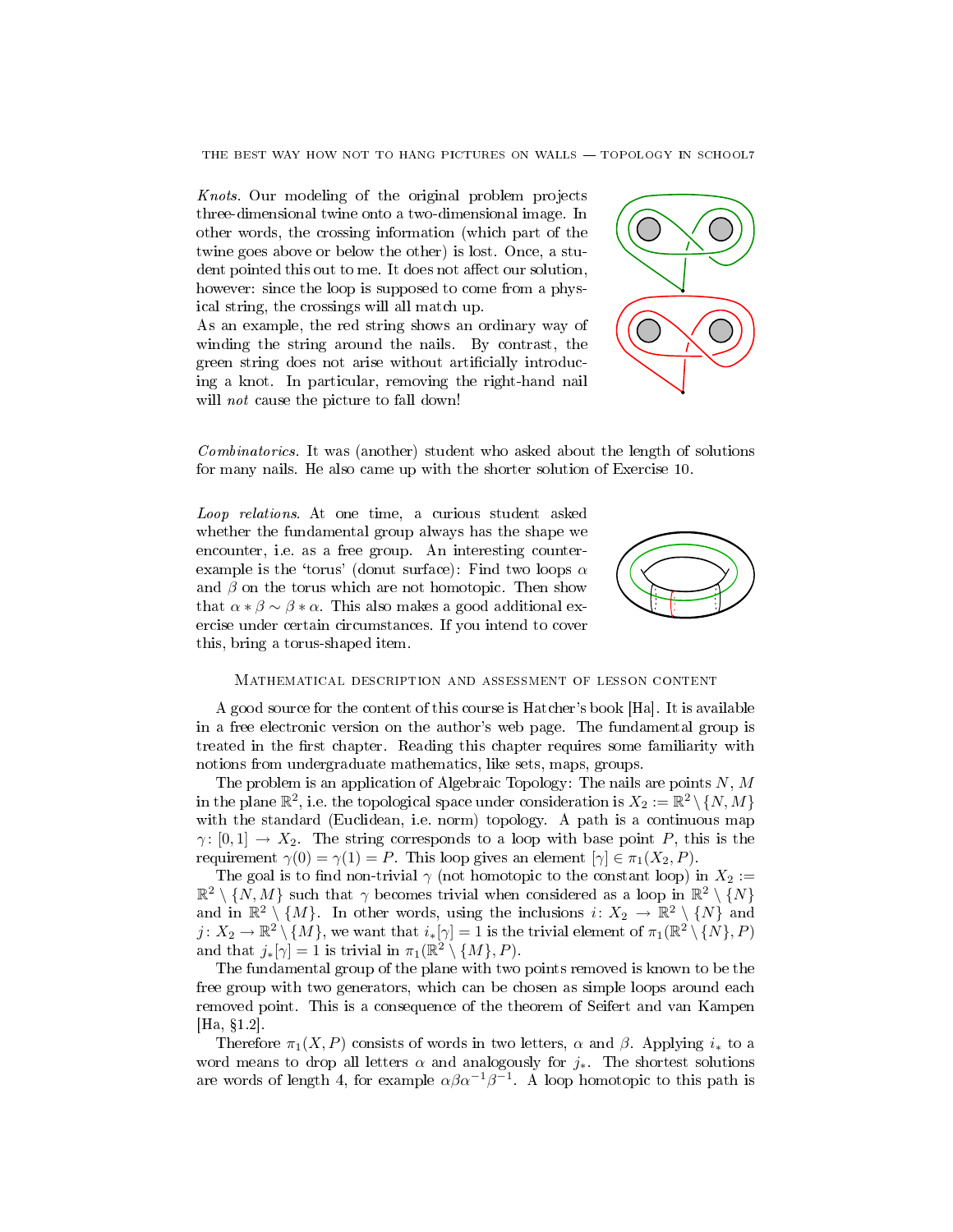depicted adjacent to Exercise 1. The concatenation is deformed so as to touch the base point only at the start and end.

Similarly, the space  $X_k$  obtained removing k points from the plane  $\mathbb{R}^2$  has the free group on  $k$  letters as fundamental group. This allows for solving the generalised problem.

In the text, it was mentioned that size and position of the holes do not matter: Given two subsets  $X_k$  and  $Y_k$  of the plane, each with k holes, then  $X_k$  and  $Y_k$ are homotopy equivalent. In particular, their fundamental groups coincide [Ha, Proposition 1.18].

Basic notions. For the purpose of the talk, notions like topological space or metric are suppressed by only talking about `the plane' and relying on the intuitive distance.

The lecturer has to introduce the notions of path, loop as well as homotopies among them. Of these, only 'homotopy' may pose difficulties. Mentioning the concept of `continuity' (crucial in a rigorous development of the theory) is only useful when the students are familiar with continuous real functions. Concatenation of paths is a simple concept and Exercise 2 allows students to put the various notions together. Likewise, Exercise 3 does the same with inversion of paths.

Students are not expected to know about sets theory, e.g. how to write down sets and subsets. Because of this, it is prudent to introduce the relevant space  $X_k$ in the most simple fashion, as the  $k$ -pointed plane. I found it also worthwhile to hold off variable symbols as far as possible, which is why I prefer to speak of  $X_0$ ,  $X_1$ , etc.' rather than ' $X_k$  for  $k \geq 0$ '.

Fundamental group: introduction and  $X_1$ . Introducing 'fundamental group' as a technical term with the proper mathematical notation  $\pi_1(X, x_0)$  has several purposes:

- (1) Most importantly, explicit mention of the space X keeps track of crucial information: what freedom do the loops have when they undergo deformations. This could be done in other ways, but generally more clumsily.
- (2) The fundamental group is the most advanced mathematical notion of the course. If students want to consult books or web pages, this is the phrase they need.
- (3) In my experience, hinting at the existence of a `proper' theory is quite often appealing to students.

I treat  $X_0 = \mathbb{R}^2$  as an example rather than an exercise because it can be conceptionally more difficult to state absence rather than presence. In Exercise 4, students are asked to enumerate  $\pi_1(X_1, P)$ . All students will be aware of one non-trivial element, the loop going around the hole once. If necessary, it is easy to guide students towards the existence of further elements: The first insight is concatenation, i.e. going from  $\alpha$  to  $\alpha^2$ ,  $\alpha^3$  etc. The second insight is inversion, i.e. listing  $\alpha^{-1}$ ,  $\alpha^{-2}$  etc. Finally, it may be necessary to point out the remaining element  $\alpha^0$ , the constant path. It does frequently happen that students come up with full solution, given a few minutes.

*Words and the fundamental group of*  $X_2$ . Exercise 5 exhibits a non-commutativity behaviour. Typcially, this is a new phenomenon for the students. The plain fact is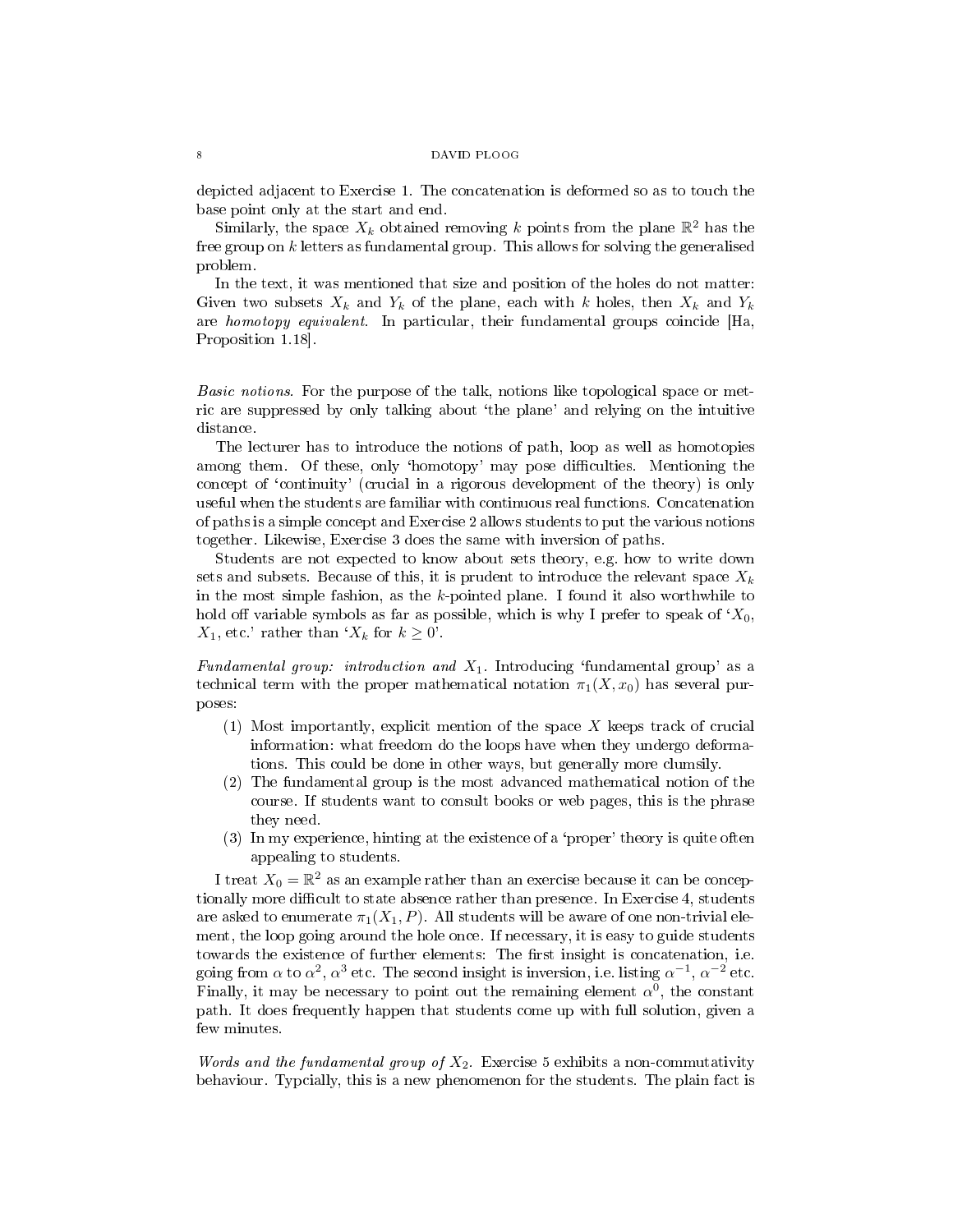also important for calculations later on, to convince everyone that different letters in words may not be interchanged.

The fact that  $\pi_1(X_2, P)$  is the free group on two generators is difficult to prove, yet easily believed. This is why it should be presented in a simple manner. Mentioning the 'theorem of Seifert and van Kampen' again indicates the existence of a larger theory.

I avoid a proper definition of what a 'word on letters  $\alpha$  and  $\beta$ ' is but it will be very useful to give many examples. These should include

- $\alpha^2 = \alpha \alpha$ ,  $\alpha^{-2} = \alpha^{-1} \alpha^{-1}$  (this also explains the exponential notation)
- $1 = \alpha \alpha^{-1} = \alpha^{-1} \alpha$  (cancellation as for fractions)
- $1 = \beta \beta^{-1} = \beta^{-1} \beta$
- $1 = \alpha^0 = \beta^0$  represents the constant path
- $\alpha\beta \neq \beta\alpha$  (no commutativity)

Induced homomorphisms  $\pi_1(X_2, P) \to \pi_1(X_1, P)$  and the solution. It is easily explained what happens when a hole disappears: the corresponding base loop becomes contractible, so the letter vanishes from words describing loops in  $X_2$ . Given time, this also makes for another good exercise.

This explains the first part of Exercise 6: a word with these properties will solve the original problem. To emphasize once more: given a careful introduction of words and how to calculate with them, as well as a precise statement of the properties the sought-after word should have, students who already lost the plot can participate again.

Exercises 7 and 8 have the purpose of showing the power of the technique. It is sensible to try and come up with an experimental solution for two nails. This is also how mathematical results are guessed. After this, the systematic approach is employed to get a full view and will reap further rewards  $\frac{1}{\sqrt{1-\frac{1}{\sqrt{1-\frac{1}{\sqrt{1-\frac{1}{\sqrt{1-\frac{1}{\sqrt{1-\frac{1}{\sqrt{1-\frac{1}{\sqrt{1-\frac{1}{\sqrt{1-\frac{1}{\sqrt{1-\frac{1}{\sqrt{1-\frac{1}{\sqrt{1-\frac{1}{\sqrt{1-\frac{1}{\sqrt{1-\frac{1}{\sqrt{1-\frac{1}{\sqrt{1-\frac{1}{\sqrt{1-\frac{1}{\sqrt{1-\frac{1}{\$ solutions for an arbitrary number of nails.

Combinatorics. I at least mention that the word from Exercise 8 is not optimal; if there is time, I let students explore this themselves. Elaborating on this is done for the following reasons:

- In typical mathematical fashion, one question leads to the next: after knowing existence, it is natural to ask for efficiency. For our case, as soon as we know that there is a solution (for example via Exercise 8), we would like to get the best, or at least a good, solution. Incidentally, it is also typical that the first solution is hopeless from a practical point of view: the word length from Exercise 8 grows exponentially in  $k$ , whereas the splitting solution only grows quadratically.
- Mathematical areas are connected to each other. The picture-and-nails problem starts out as geometry, then is abstracted using topology, and solving by turning it into a question on abstract groups. Asking for the best solution connects to combinatorics.

# Historical note

The notion of homotopic curves was introduced in 1866 by Camille Jordan under the label 'irreducible' in an informal  $\sim$  by current standards  $\sim$  way, just as in the course above: